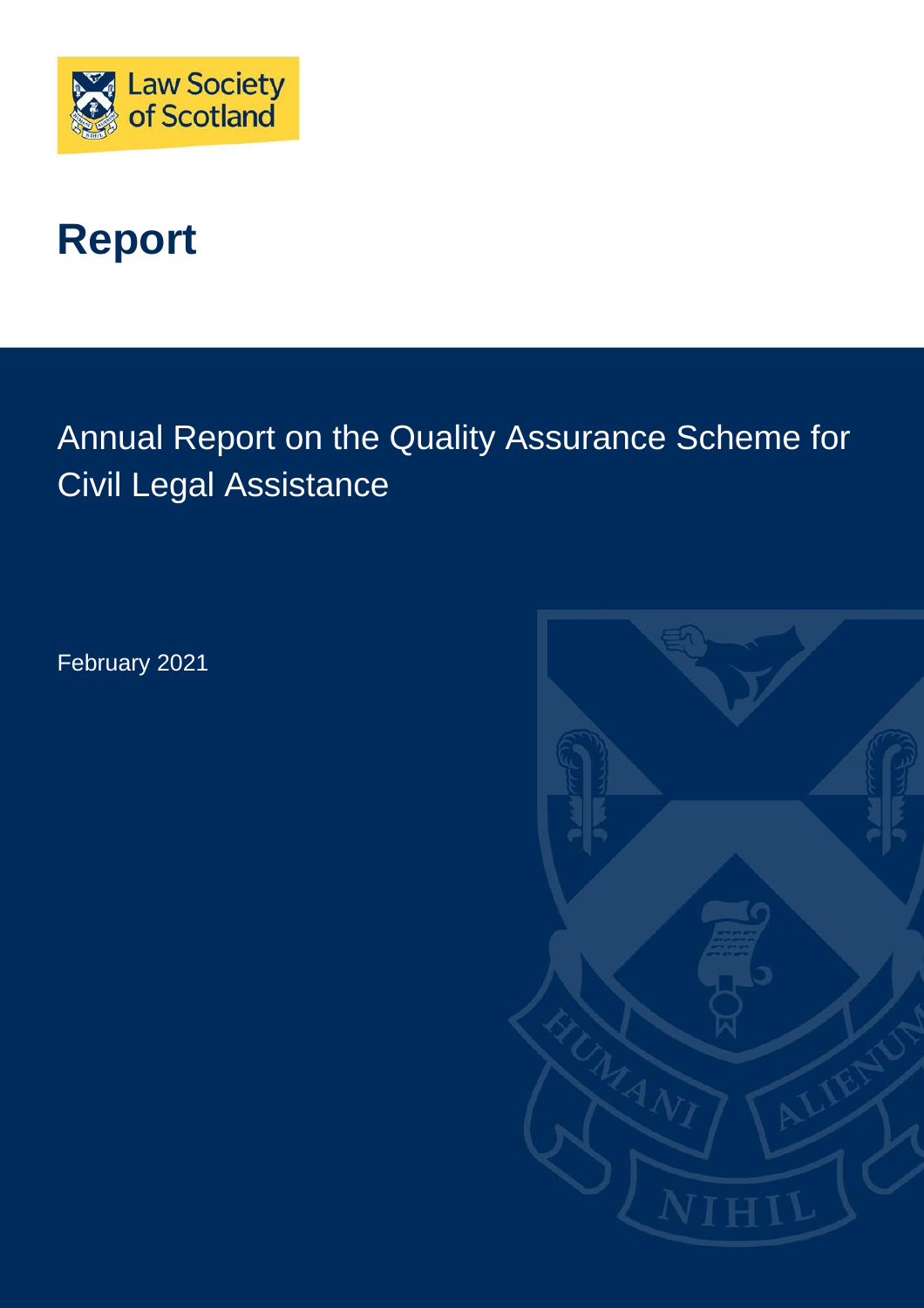## **Introduction**

This report provides details of the statistics, issues and findings from the Civil Quality Assurance Scheme of the current cycle (fourth cycle) so far which commenced in August 2017 and will run for 5 years.

Since 2003, the Law Society of Scotland has been responsible for the quality assurance of civil legal assistance provided by solicitors through the legal aid scheme. All firms registered to provide civil legal assistance are subject to the peer review process operated by the Society. The statutory basis for the quality assurance scheme is set out in Section C3 of The Law Society of Scotland Practice Rules 2011.

As a result of the measures introduced to deal with the current pandemic, the Quality Assurance Scheme was suspended from April 2020. During this period no reviews were undertaken and the Sub-Committee did not meet to discuss any ongoing matters. The Scheme was restarted in November 2020 however the Society recognises the challenges faced by firms and individual solicitors at this time and so are working with firms to make the review process as straightforward and unproblematic as possible.

# **The Civil Legal Aid Quality Assurance Sub-Committee**

The Civil Legal Aid Quality Assurance Sub-Committee is a specialist Committee being that it manages the Civil Legal Quality Assurance Scheme which is a tripartite agreement between the Scottish Government, The Scottish Legal Aid Board (SLAB) and the Society. The Sub-Committee consists of five solicitors in practice with current or recent experience of undertaking civil legal assistance work for clients, two of whom will have been nominated by SLAB. There are also five non-solicitors, one of whom is nominated by SLAB. The chair of the Sub-Committee is a practising solicitor nominated by the Law Society. All of the Sub-Committee members, its chair and vice-chair are formally appointed by the Regulatory Committee on the recommendation of the Sub-Committee.

The work of the Sub-Committee is supported by Hannah Sayers, Quality Assurance Administrator who acts as the secretary to the Sub-Committee, managing the peer review process and all Sub-Committee business. Professor Alan Paterson OBE, Director of the Centre for Professional Legal Studies at the University of Strathclyde, on whose research the Scots peer review programme is based, attends the Sub-Committee as the professional adviser to the Law Society and SLAB on peer review.

| <b>Name of Member</b>            | <b>Solicitor/Non-Solicitor</b> |
|----------------------------------|--------------------------------|
|                                  |                                |
| Clair McLachlan (Convener)       | Solicitor                      |
| Marie-Louise Fox (Vice-Convener) | Solicitor (SLAB rep)           |
| Fiona Mundy                      | Solicitor                      |
| Lesley Robb                      | Solicitor                      |
| Jennifer Laughland               | Solicitor (SLAB rep)           |
| Graeme Hill                      | Non-Solicitor (SLAB rep)       |
| Ann Hill                         | Non-Solicitor                  |
| Aaliya Seyal                     | Non-Solicitor                  |
| Grant Horsburgh                  | Non-Solicitor                  |
| <b>Stuart Duffin</b>             | Non-Solicitor                  |
| Norman Gourlay                   | Non-Solicitor (ended Jan 2020) |
| <b>Chris Reddick</b>             | Non-Solicitor (ended Dec 2018) |

The Sub-Committee has consisted of the following members over the fourth cycle of reviews to date.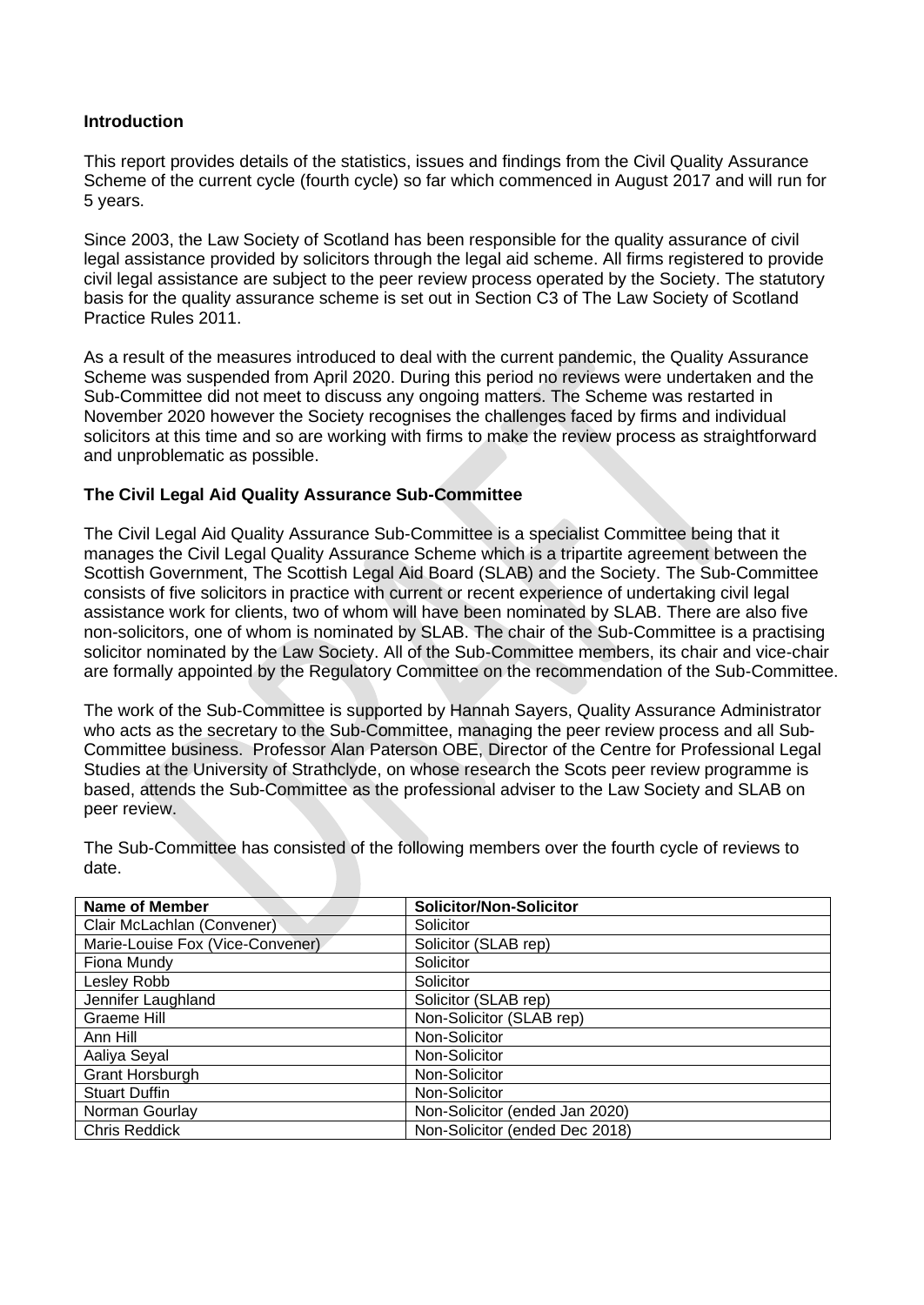## **Peer Reviewers**

All peer reviewers are solicitors who have current or recent ( i.e. within the last year ) experience in providing civil legal assistance. They are asked to peer review in areas of practice where they have suitable experience, although they need not be a specialist in these areas . Reviewers are not permitted to assess any firm with whom they might be in competition or with whom they have a connection. Accordingly, they are usually allocated to firms which are geographically remote with them and are instructed to raise any potential conflicts of interest with the Quality Assurance Administrator.

The peer reviewers meet on an annual basis to discuss issues arising from peer review and receive feedback on the statistical outcomes of peer reviews from the QAC's professional adviser on peer review. This assists with consistency of marking which is important for the fairness of the process to all firms. Consistency is further assisted by double marking approximately 25% of firms.

The peer reviewers conducting reviews have consisted of the following solicitors over the fourth cycle of reviews to date.

| <b>Name</b>             | Firm                               |  |
|-------------------------|------------------------------------|--|
| Kenneth Bonnington      | Cartys                             |  |
| Paul Brown              | Brown & Co.                        |  |
| <b>Fiona Carey</b>      | Brophy Carey & Co                  |  |
| Lynne Collingham        | <b>TC Young</b>                    |  |
| Fiona Cook              | Cook, Stevenson & Co               |  |
| Kevin Duffy             | Ruthven, Keenan, Pollock & Co      |  |
| David Forbes            | <b>Walker Laird</b>                |  |
| Morag Fraser            | <b>Fraser Shepherd</b>             |  |
| Gordon Ghee             | Nellany & Co                       |  |
| Lynn Herbert            | Lynn Herbert & Co                  |  |
| <b>Grant Knight</b>     | TC Young (ended Feb 2019)          |  |
| <b>Fraser Latta</b>     | Latta Law Limited                  |  |
| Morag Macintosh         | MacLeod & MacCallum                |  |
| <b>Charles McGinley</b> | Gray & Co                          |  |
| <b>Richard Mill</b>     | Mill and Millard                   |  |
| lain Nicol              | Balfour & Manson (ended Dec 2018)  |  |
| Mark Thorley            | Thorley Stevenson (ended Dec 2020) |  |
| Pauline Ward            | Neill Clerk & Murray               |  |

# **Peer Review Criteria**

Rule C3 of The Law Society of Scotland Practice Rules 2011 requires all practitioners to comply with the guidelines published by the Society in providing civil legal assistance. These guidelines are set out in the form of the Peer Review Criteria. The Society has published a detailed [Peer Review](https://www.lawscot.org.uk/members/rules-and-guidance/rules-and-guidance/section-c/rule-c3/advice-and-information/c3-quality-assurance-scheme/)  [Manual,](https://www.lawscot.org.uk/members/rules-and-guidance/rules-and-guidance/section-c/rule-c3/advice-and-information/c3-quality-assurance-scheme/) which can be found on the Society's website https://www.lawscot.org.uk/members/rulesand-guidance/rules-and-guidance/section-c/rule-c3/guidance/c3-peer-review-criteria-guidance/, to assist solicitors in fulfilling the requirements of quality assurance.

All criteria will be applied by the peer reviewer where relevant to the file being reviewed and the file will be scored against each of the criteria according to the following marking scale.

- 1. Below requirements
- 2. Meets requirements
- 3. Exceeds requirements
- C. Cannot Assess/Not Enough Information
- N/A Not Applicable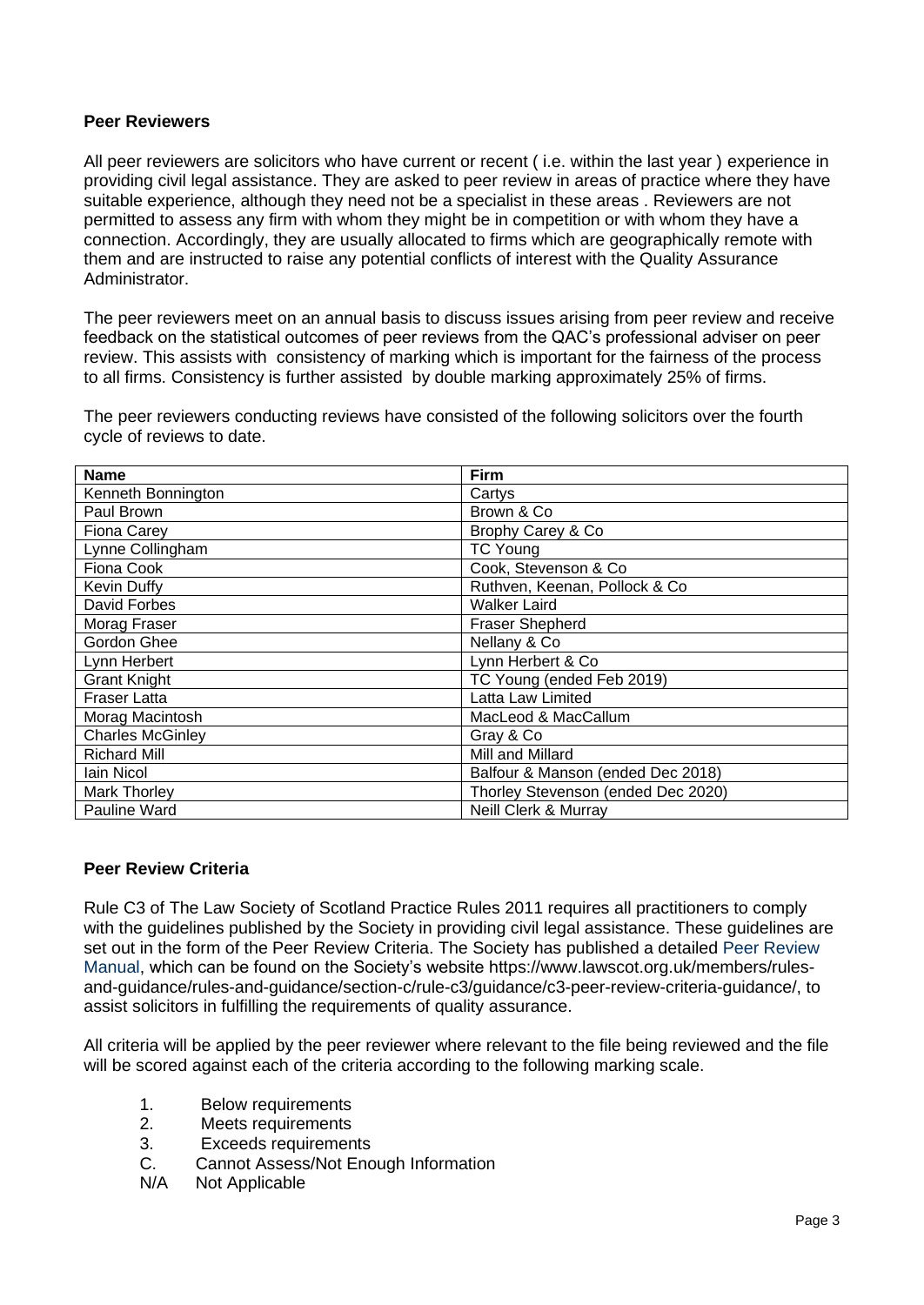An additional mark will also be given for the file as a whole, with 1 indicating very poor performance up to 5 being excellent performance.

The Current Peer Review Criteria are as follows:<sup>1</sup>

1. How effective were the solicitor's initial fact and information gathering skills, including the identification of any additional information required and the taking of steps necessary to obtain it?

2. Was the client given accurate and appropriate advice regarding

a) the potential case, including whether it is stateable;

b) the client's eligibility for advice and assistance, especially if the client is not admitted, and whether the advice and assistance Mandate (Declaration) is properly signed and dated by both the solicitor and client;

c) legal aid more generally, including the application of regulation 18 and advice and assistance, including possible clawback and the impact of legal aid on expenses?

3. Is there evidence on file or in a letter to the client of:-

- a) An appropriate terms of engagement letter, where applicable;
- b) a note of agreed actions;
- c) a request to the client for further information to be obtained from the client, where required; and
- d) an assessment as to whether any urgent steps were required/appropriate?

4. Did the solicitor take appropriate steps to carry out further investigation to progress matters for the client within a reasonable timescale?

5. Did the solicitor communicate appropriately with others, and where appropriate, pursue settlement or agreement on relevant issues?

6. Did the solicitor give appropriate advice to the client, where relevant, on alternative options, such as litigation and mediation?

7. Has the solicitor

a) identified the need for appropriate experts, other reports or counsel

b) applied for sanction / increase(s) in authorised expenditure in accordance with the guidelines, and if granted, instructed / obtained the appropriate experts / Counsel / reports?

8. Is there evidence of adequate preparation for each diet, debate or proof, to include (as appropriate) the list of witnesses, productions and list of authorities as appropriate to the facts of the case?

9. a) After the initial meeting(s), did the solicitor make use of, and provide accurate and appropriate advice to the client on, legal aid and advice and assistance, and is the legal aid Mandate (Declaration) properly signed and dated by both the solicitor and the client, all in accordance with the relevant guidelines;

b) After the initial meeting(s), did the solicitor give accurate and appropriate legal advice to the client?

 $1$  Further details as to the Criteria and how they are interpreted can be found in the Peer Review Manual.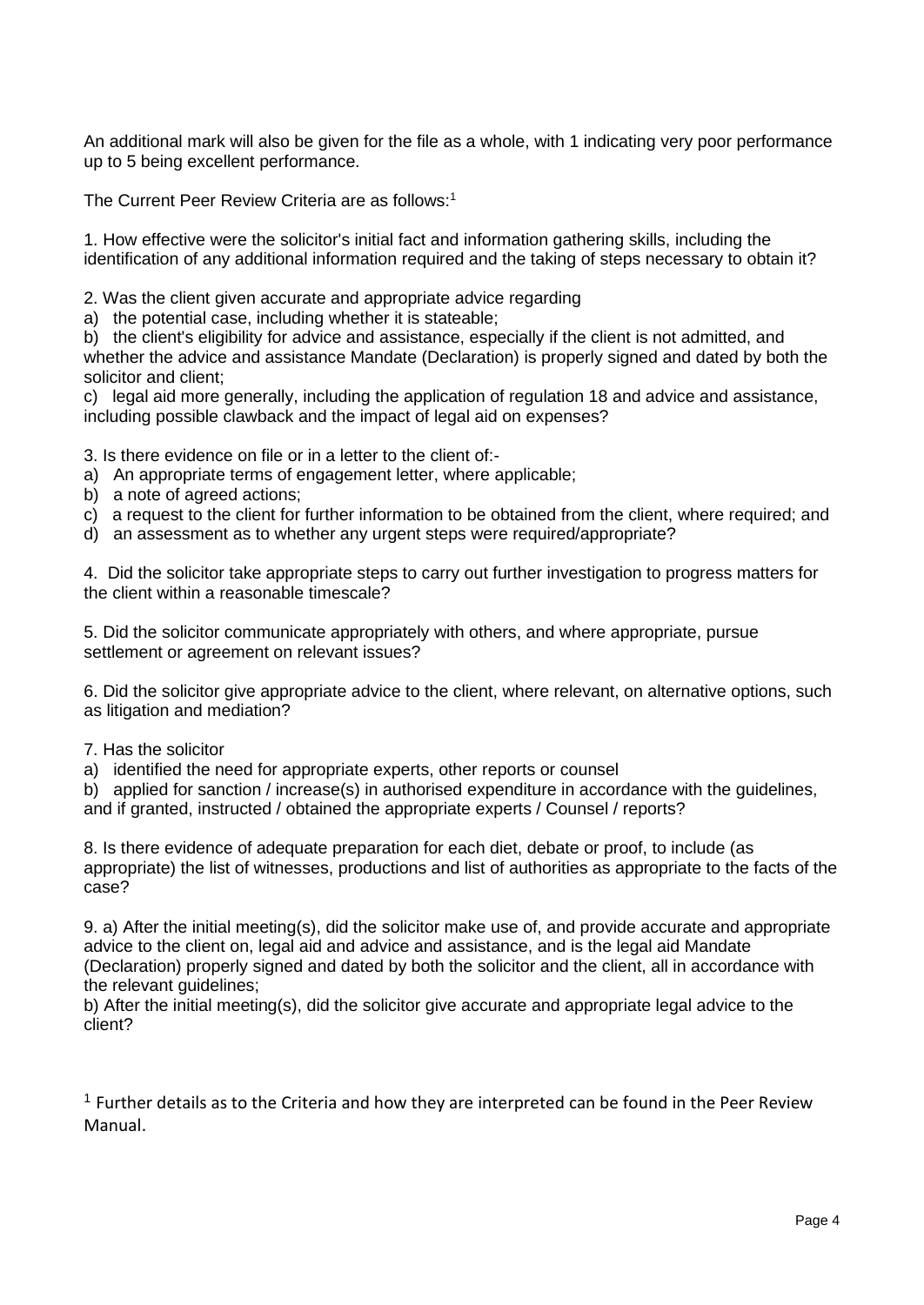10. Did the solicitor take steps identified/agreed with the client, within a reasonable timescale given the circumstances of the case?

11. Did the solicitor keep the client informed of progress / advised as to next steps / further procedure and provide accurate and appropriate advice, including following the receipt of substantive correspondence (including offers / proposals from the opponent?

12. Where an offer/proposal is made, is there evidence of accurate and appropriate advice having been given to the client on the terms of the offer/proposal, its reasonableness and the consequences for the client of acceptance/rejection, including the potential impact of expenses/clawback?

13. a) Has the solicitor taken appropriate steps to close the file and communicate that to the client? b) Where judgment joint minute or extra-judicial terms of settlement are issued, has the solicitor advised the client as to the judgment, joint minute or extra-judicial terms of settlement are including advice on expenses, property recovered and preserved, diligence on decree, prospects of appeal?

14. Has the account been submitted to SLAB in accordance with guidelines and necessary and appropriate steps been taken in relation to recovery of expenses / handling of property recovered and preserved?

15. Has the solicitor taken all reasonable steps to address any issues relating to age, disability, gender, race, religion or belief and sexual orientation which arose in the course of the case?

# **Statistics from the Current Cycle (August 2017 to 1 December 2020)**

#### **Committee decisions**

Peer reviewers prepare a report for the QAC outlining the recommended marking given for each file reviewed for an individual firm including comments on good practice and areas for improvement. The QAC then makes their decision based on the information provided from the peer reviewer(s). The QAC may pass a firm with one of four grades: Distinction, Good pass, Straightforward pass or Marginal pass. The last grade entails that the firm will be reviewed again within the next 12-18 months. Alternatively the QAC may ask a firm for comments on a particular issue outlined in a report before passing a firm or coming to a decision of whether a further review should be instructed. If QAC concludes that a firm should fail its *routine* review , the QAC may decide to schedule an immediate *extended* review where a firm fails its review very badly or may decide that a period of approximately six to nine months is required for the firm to rectify issues before a further review, being a *deferred extended* review. A *special* review can be instructed where the QAC have been alerted to a particular concern in the firm's civil legal assistance procedures. A *fina*l review is instructed where the QAC considers the outcome of a further review is unsatisfactory

The following statistics have been gathered from QAC decisions for the current cycle:

| No. of passes                                      | 278 |
|----------------------------------------------------|-----|
| No. of matters continued for comments from firm    | 92  |
| No. of extended reviews instructed                 |     |
| No. of <i>deferred extended</i> reviews instructed | 32  |
| No. of special reviews instructed                  |     |
| No. of <i>final</i> reviews instructed             |     |

\*Note: As at 1 December there are 555 firms on the civil register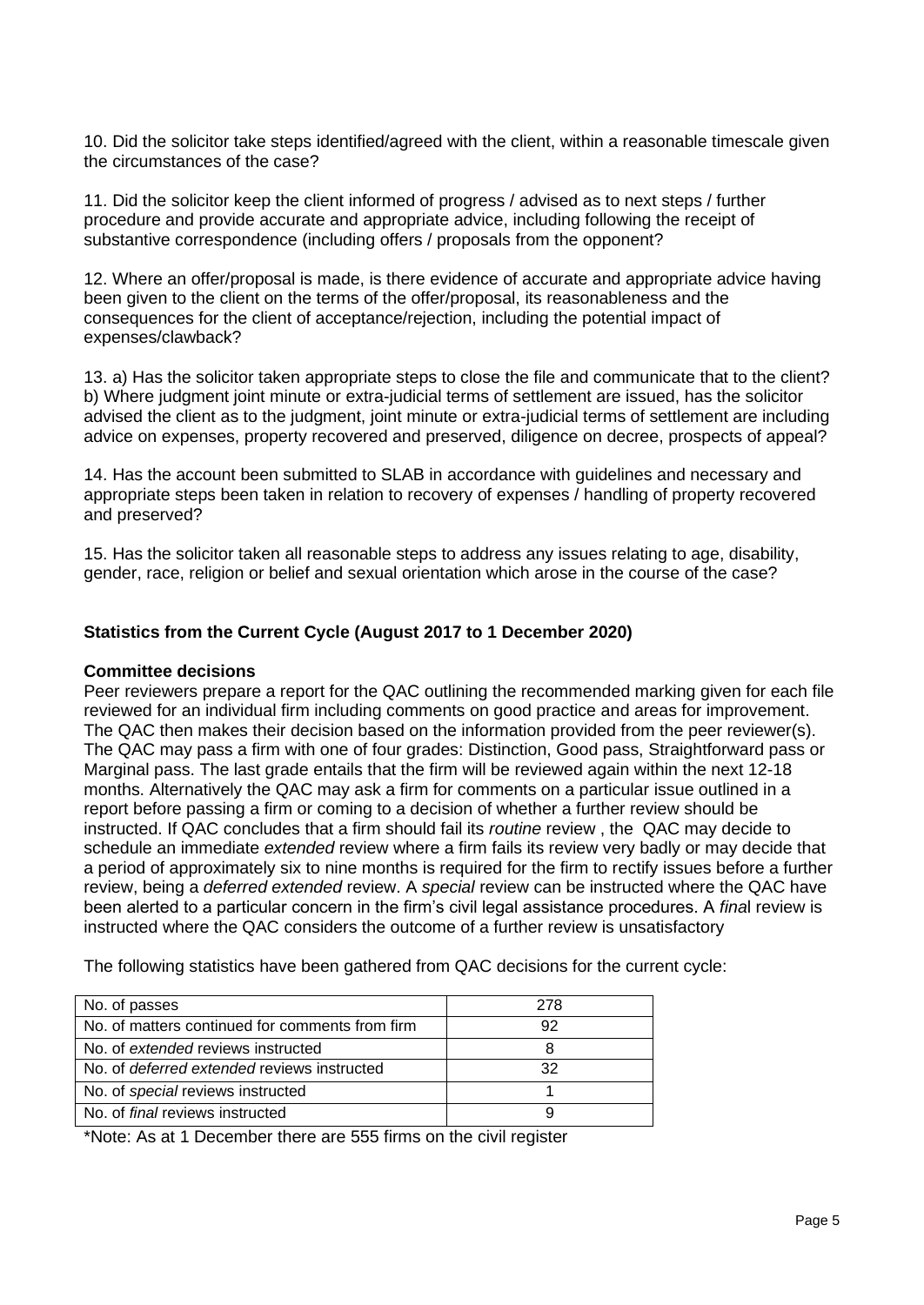# **Areas of Good Practice**

From the peer reviewer's reports the data collected indicates the areas of review criteria where solicitors are excelling. These are as follows:

- Initial fact and information gathering skills 450 **(8%)** files received an above average score
- Further investigation to progress matters for the client within a reasonable timescale 478 **(8.5%)** files received an above average score
- Communication with others **482 (8.5%)** files received an above average score
- Accurate and appropriate legal advice to the client **445 (8%)** files received an above average score
- Client kept informed 442 **(8%)** files received an above average score

\*stats based on a total of 5665 files \*percentage calculated on approx. value

## **Areas for Improvement**

From the peer reviewer's reports the data collected indicates the areas of review criteria where there are areas of improvement for solicitors. These are as follows:

• Fully completed and signed legal aid/advice and assistance declaration – 295 **(5%)** files received a fail mark

For the purposes of Quality Assurance, individual files will fail the quality assurance criteria if there is:

- a blank, signed declaration
- a completed, unsigned declaration by both applicant and solicitor

SLAB's full guidance regarding legal aid mandates can be found on **[their website](https://www.slab.org.uk/solicitors/forms-and-declarations/legal-aid-online-declarations/)**.

• Appropriate terms of engagement letter on files – 334 **(6%)** files received a fail mark

The most common deficiencies identified by peer reviewers with firms' terms of engagement letters is the lack of information provided to a client regarding complaints to the SLCC.

The Law Society of Scotland's guidance provides that Terms of Engagement letters should include the following information:

*In addition to advising clients about the existence of the Client Relations Manager in the firm, the terms of business letter should signpost clients to the SLCC, as the single gateway for receipt of all legal complaints, if they remain dissatisfied with how their complaint has been dealt with by the firm. The letter should set out contact details for the SLCC, including the telephone number, address and email address. A link to the SLCC's website which contains information about how to make a complaint, including an online complaint form would also be helpful.*

Peer reviewers will mark this review criteria down if the full information for the SLCC is not provided in a firm's terms of engagement letter. The Society's full guidance on terms of engagement letters can be found in the **[Rules and Guidance section of the website](https://www.lawscot.org.uk/members/rules-and-guidance/rules-and-guidance/section-b/rule-b4/guidance/b4-client-communication-generally/)**.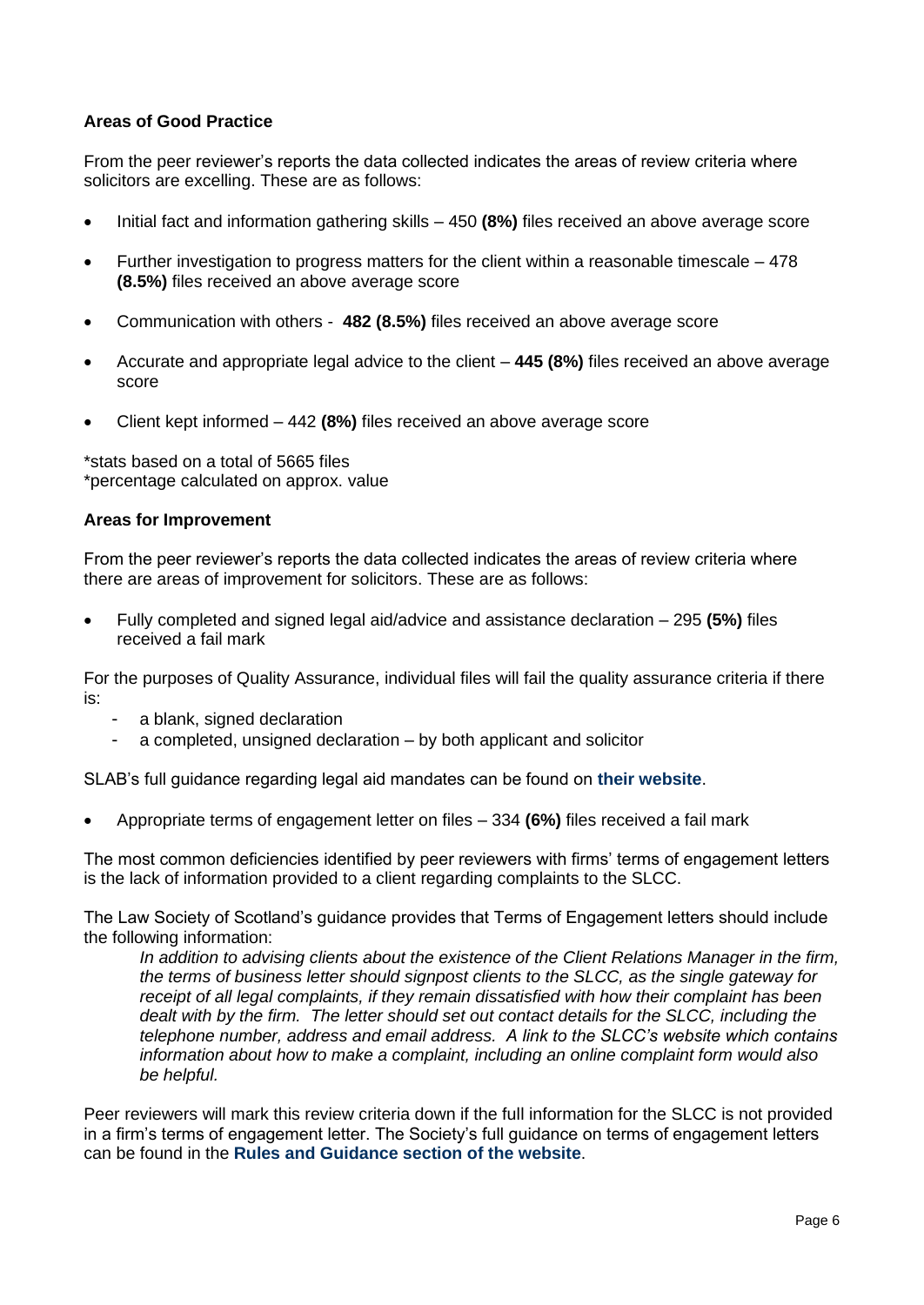\*stats based on a total of 5665 files \*percentage calculated on approx. value

# **Overall File Marks**

From the peer reviewer's reports the following statistics are found for the overall marking of a file. It should be noted that although the typical overall marking of files is 1-5, reviewers award a 2.5 mark to show the marginal failing of a file and award a 3.5 mark to show an above average passing of a file.

| <b>Overall Score of</b><br><b>File</b> | No. of<br>files | %of files |
|----------------------------------------|-----------------|-----------|
|                                        | 76              | 1%        |
| $\mathbf{2}$                           | 470             | 8%        |
| 2.5                                    | 50              | 1%        |
| 3                                      | 4074            | 72%       |
| 3.5                                    | 165             | 3%        |
|                                        | 779             | 14%       |
| 5                                      | 45              | 1%        |

\*stats based on a total of 5665 files

\*percentage calculated on approx. value

The Statistics show that the great majority of files pass review with an average score of 3. It is also good to see that 15% of files are excelling and only 10% of files are failing review overall.

# **Statistics from previous cycles**

| <b>Committee Decision</b> | 3rd Cycle (2011-2017) | 2 <sup>nd</sup> Cycle (2008-2010) | 1 <sup>st</sup> Cycle (2005-2007) |
|---------------------------|-----------------------|-----------------------------------|-----------------------------------|
| Continued for comments    | 303(45%)              | 188 (31%)                         | 94 (14%)                          |
| Extended/Deferred         | 59 (9%)               | 37 (6%)                           | 42 (6%)                           |
| Extended Reviews          |                       |                                   |                                   |
| <b>Special Reviews</b>    | $3(0.5\%)$            | $3(0.5\%)$                        | 11(2%)                            |
| <b>Final Reviews</b>      | 14 (2%)               | 10 (2%)                           | 18 (3%)                           |

From looking at the statistics over the previous cycles, the most noticeable change is the increase in the number of firms being asked to comment on particular issues. The purpose of the Quality Assurance Scheme is continued improvement rather than excluding practitioners from operating the legal aid scheme and so if issues are identified by reviewers that have been previously identified in previous cycle reviews, the QAC will ask the firm to comment on this. The firm is expected to rectify such issues and in some cases provide an undertaking that the issue identified will not be repeated in future. The QAC works to maintain and improve the quality of service and legal work provided by solicitors using legal aid and so require explanation and confirmation from firms before they will update the firm's compliance certificate.

# **Civil Quality Assurance Support Service**

The Civil Quality Assurance Support Scheme commenced at the start of the 4<sup>th</sup> cycle. Firms failing their *routine* review are referred to the support service where they may request the use of a mentor. The mentor is intended to help with the improvement of procedures for firms who have failed their *routine* or subsequent reviews and help with the preparation leading up to a further review. This service is strictly confidential.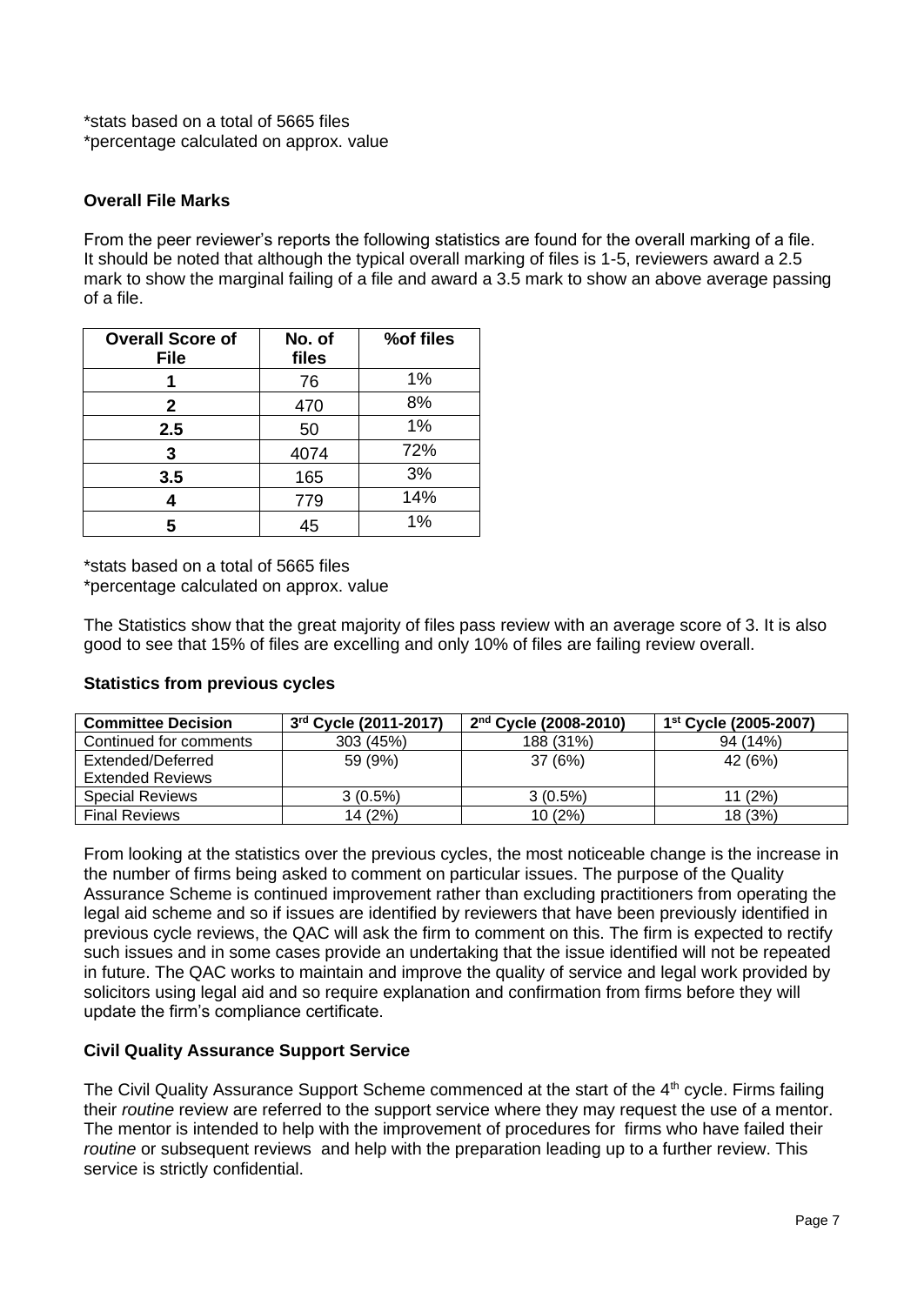The mentors are solicitors who have previously obtained a merit or distinction pass in their own review and have agreed to offer confidential advice or support to help solicitors achieve better results in a further review going forward. The focus of the service is providing support and encouraging improvements in administrative tasks.

## **Good practice for firms when preparing files for review**

When a firm is selected for a *routine* review a list of files is sent to the Compliance Manager of the firm. The following guidelines should aid solicitors when preparing their files for review and avoid negative comments/markings from a reviewer. It should be noted that a peer reviewer can only assess each file on the basis of the information contained on the file.

- If there are multiple files for the same matter, send all of these.
- Ensure a copy of all standard letters sent to clients are placed on the file before sending for review.
- Print copies of all legal aid online applications, correspondence and decisions and place on the file.
- Ensure file notes are legible if handwritten and provide evidence to the reviewer that the criteria have been met.
- There is no obligation on firms to keep a copy of the account on a file, however the presence of a copy of the account can be of assistance to the review in evidencing that certain criteria have been fulfilled.
- Ensure fully completed and signed legal aid declarations are placed on each file. Incomplete or defective declarations are not only costly to the firm but are a significant ground for failing files at the current time.
- If there are both advice and assistance and legal aid files for the same matter, send both for review.
- If files are not available for review, alert the Administrator promptly to obtain replacement file details, incomplete sets of files should not be sent without consulting the Administrator.

#### **Electronic Files**

The peer review process usually involves hard copy files being sent out to the allocated reviewers by courier service however now that more firms are working electronically the Society now gives firms the option to provide files digitally.

The platform the Society is using to allow electronic review is Egress Secure Workspace. This is a secure platform where permission is granted to the firm and peer reviewer allocated to review the firm's files. Further information will be given to a firm if this is their preferred method for review.

#### **Process for Civil Registration**

New firms, or firms wishing to commence providing civil legal assistance, are required to both register with the Scottish Legal Aid Board and obtain a compliance certificate from the Law Society.

In order to register with the Scottish Legal Aid Board, the firm must provide details of how it intends to adhere to the Law Society's Ten Administrative Requirements for Civil Registration. The Scottish Legal Aid Board will provide details of these ten requirements, along with an example of how your response should be set out.

Once this information has been received and deemed satisfactory by the Scottish Legal Aid Board's Compliance team, they will contact the Law Society's Quality Assurance Administrator, who will in turn contact your firm with regard to your application for a compliance certificate. The issues of a compliance certificate is a decision taken by the Society's Quality Assurance Committee which determines, based on the information you provide in the Registration Questionnaire, together with